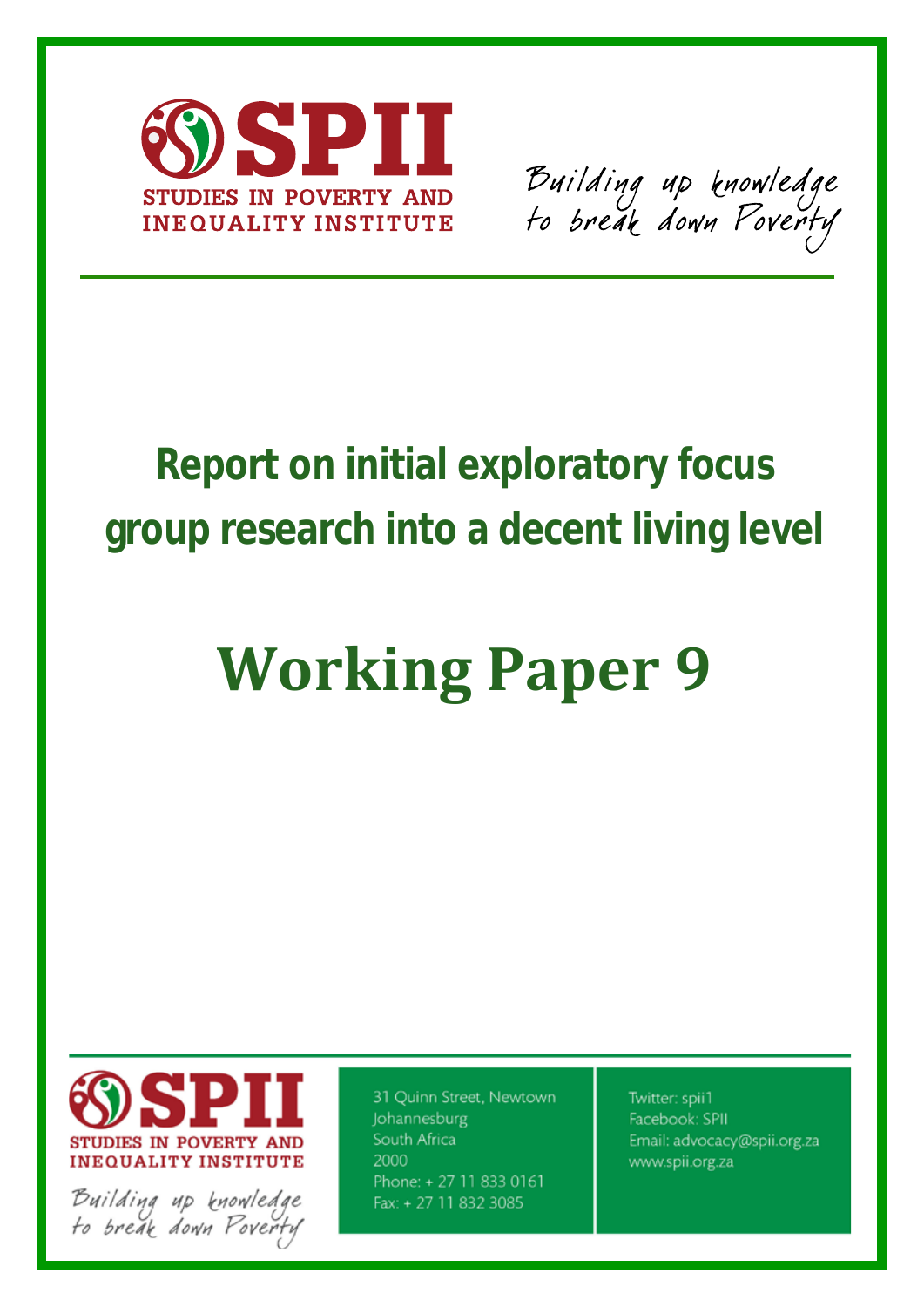**Research Team:**

**Isobel Frye**

**Maureen Mbanefo**

**Thabileng Mothabi**

**Brian Mathebula**

**Fortunate Mabuza**

**August 2014**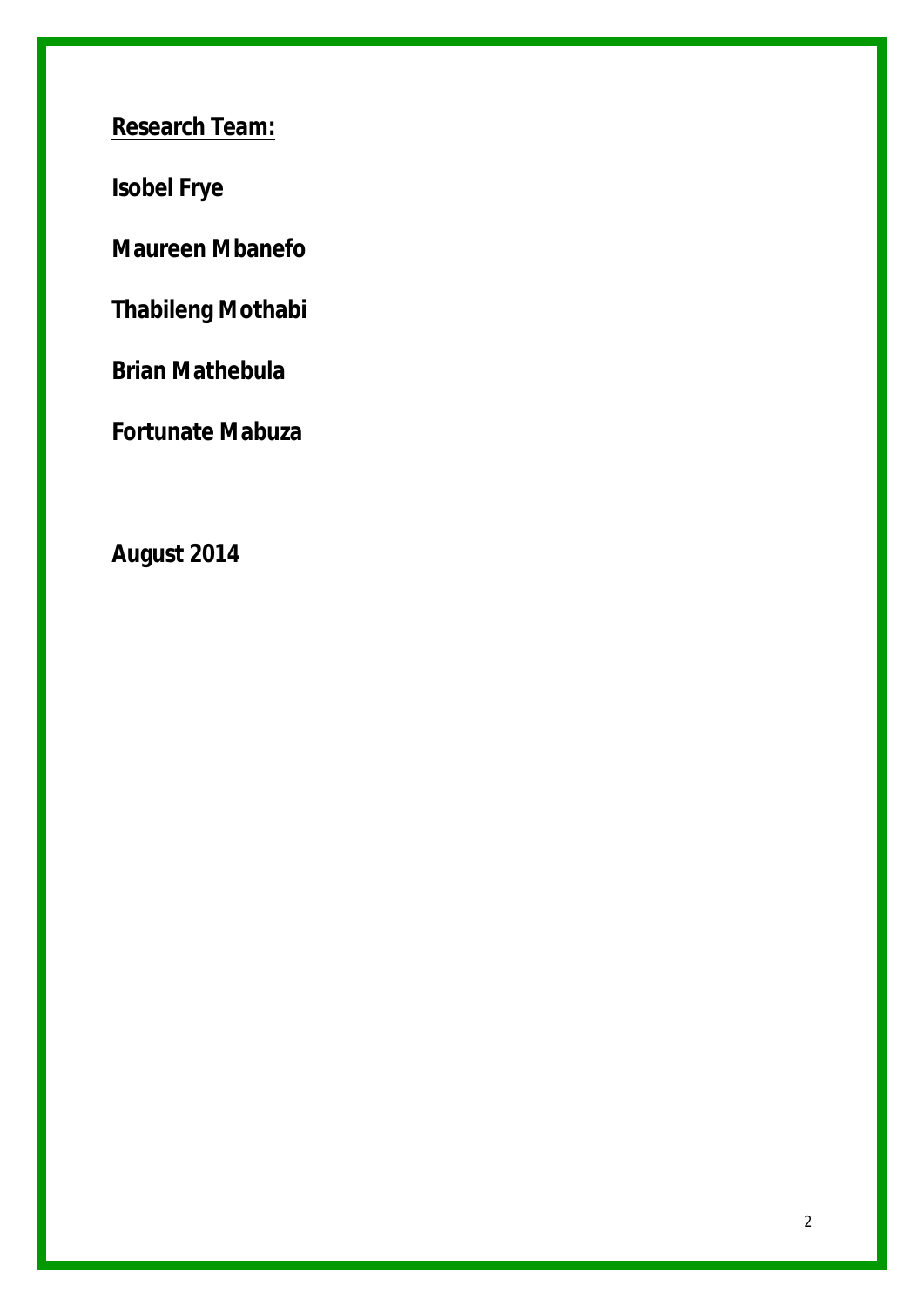#### **1. INTRODUCTION**

 $\overline{a}$ 

The National Development Plan (NDP) aims to eliminate all poverty and reduce inequality in South Africa by 2030 .<sup>[1](#page-2-0)</sup> The poverty line used to benchmark poverty in the NDP is R418 per person per day in 2009 prices. According to the NDP, 39% of people living in South Africa in 2009 fell below this line. The objective is to reduce that to zero by 2030. However, alongside this very minimalist absolute poverty measure, the concept of an 'acceptable standard of living' or 'decent living level' has also been introduced in the NDP as a policy goal for the first time in any South African national policy document. The concept of a decent living level is informed by the multidimensional capabilities approach to development, and is to be realised progressively over time. Many would argue that this approach is far more beneficial as a foundation for the development of the necessary policies to address the rights- and development-based deprivations currently experienced by millions of people in South Africa than the minimalist poverty line. The NDP calls for a national debate to be held in order to build a consensus on what such a living level would include. The Studies in Poverty and Inequality Institute (SPII) and several of our partners are of the view that this is a critical conversation that should be nurtured in South Africa as a nation. We also believe, however, that considerations on what would constitute a *decent living level* must be consistent with the state's obligations in terms of the transformative and restorative obligations contained in the Constitution of South Africa, including the socioeconomic rights, and the inalienable rights to equality, dignity and life. $^{\text{2}}$  $^{\text{2}}$  $^{\text{2}}$ 

Income, whether from employment, remittances or social security, is critical to achieving a decent living standard, but an income level does not reflect *what* people deem to be necessary to meet a decent living level. People need adequate nutrition, they need transport to get to work, and they desire safe communities and clean neighbourhoods, clothes, personal sanitation, and the ability to communicate and to obtain information about issues that concern them. Access to these goods and services demands a range of actions from individuals, government, communities and the private sector.

SPII, together with its current partners and under the auspices of the Community Constituency of the National Economic Development and Labour Council (Nedlac), has

<span id="page-2-1"></span><span id="page-2-0"></span>See South Africa (2012).<sup>2</sup> Sections 9, 10, 11, 26, 27 and 28 of the South African Constitution. <sup>2</sup> Sections 9, 10, 11, 26, 27 and 28 of the South African Constitution.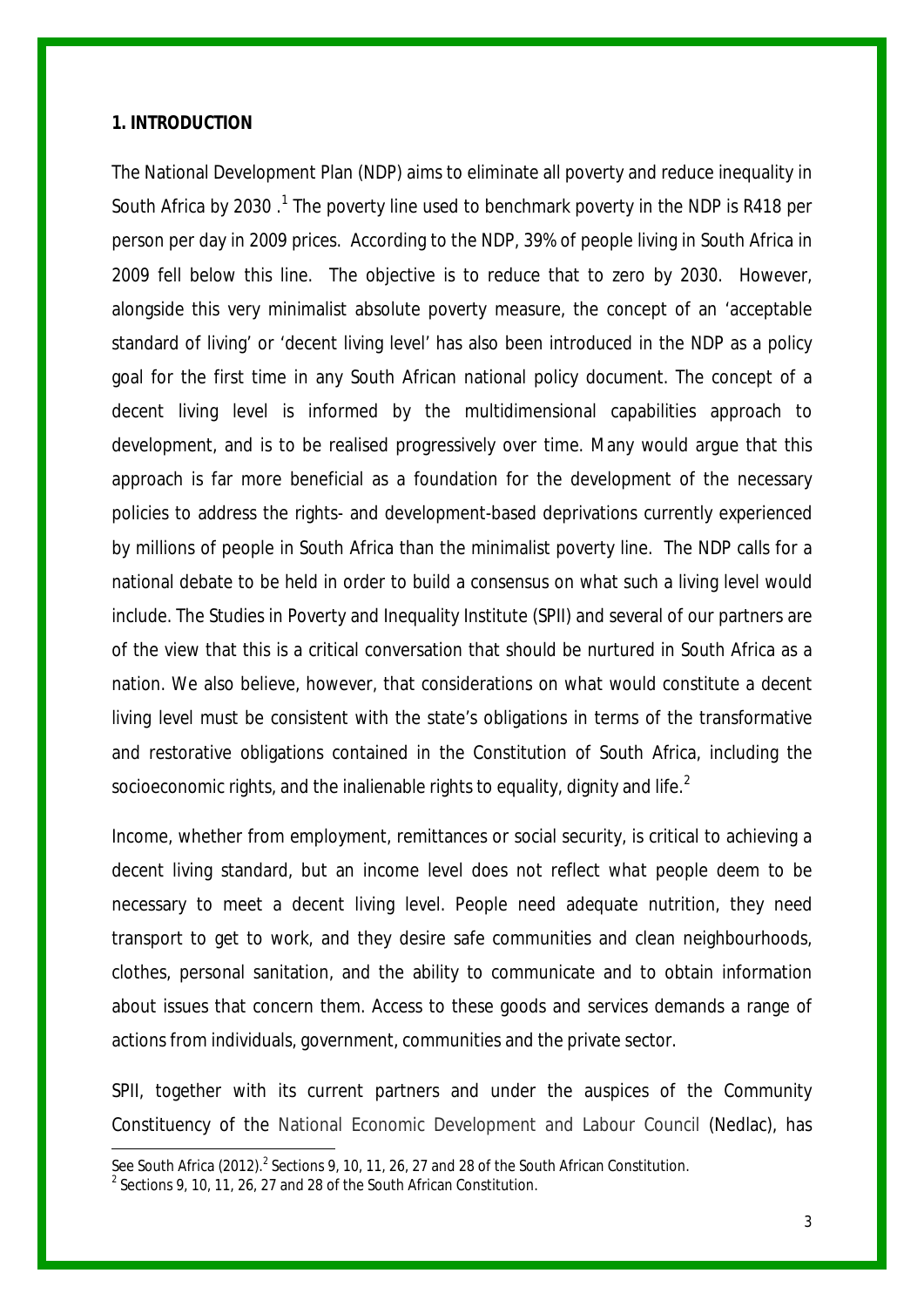embarked on a project to identify the elements of a decent living level to contribute to the ongoing discussion on what constitutes the essentials of decent living in South Africa.

In this paper, we begin by setting out the underlying methodology employed in this project. As a precursor to the section on the findings of the research, we problematise past approaches to poverty discourses. For SPII, it is critical that we reject out of hand the survivalist approaches to defining poverty, and that we conclusively embrace an acceptance of everybody's right to a decent standard of living. From our findings, it is clear that people most cruelly feel the impact of poverty in the face of rampant inequality in South Africa. This social and economic gap must be acknowledged to enable us to address the dangerous potential of this inequality which is causing social, economic and political instability in this country. Our findings section reflects participants' views of poverty and its causes, their views on what would constitute a sufficient level for a national minimum wage, and we list the essentials that participants believed would be necessary to constitute a decent living level together with the range of costs that were seen as reflecting a sufficiency of these items. We then conclude with a reflection of what participants thought could provide critical policy solutions to enable people to meet a decent standard of living.

It is hoped that this paper, based on our initial work, will contribute to a discussion of a decent living level in people's lives. As SPII has indicated in past Policy Briefs (available at www.spii.org.za), we believe that undertaking a national qualitative and quantitative study and the development of adequate household budgets or minimum income standards would dramatically advance our knowledge in this field. We hope that this is something to which the National Planning Commission would lend its support.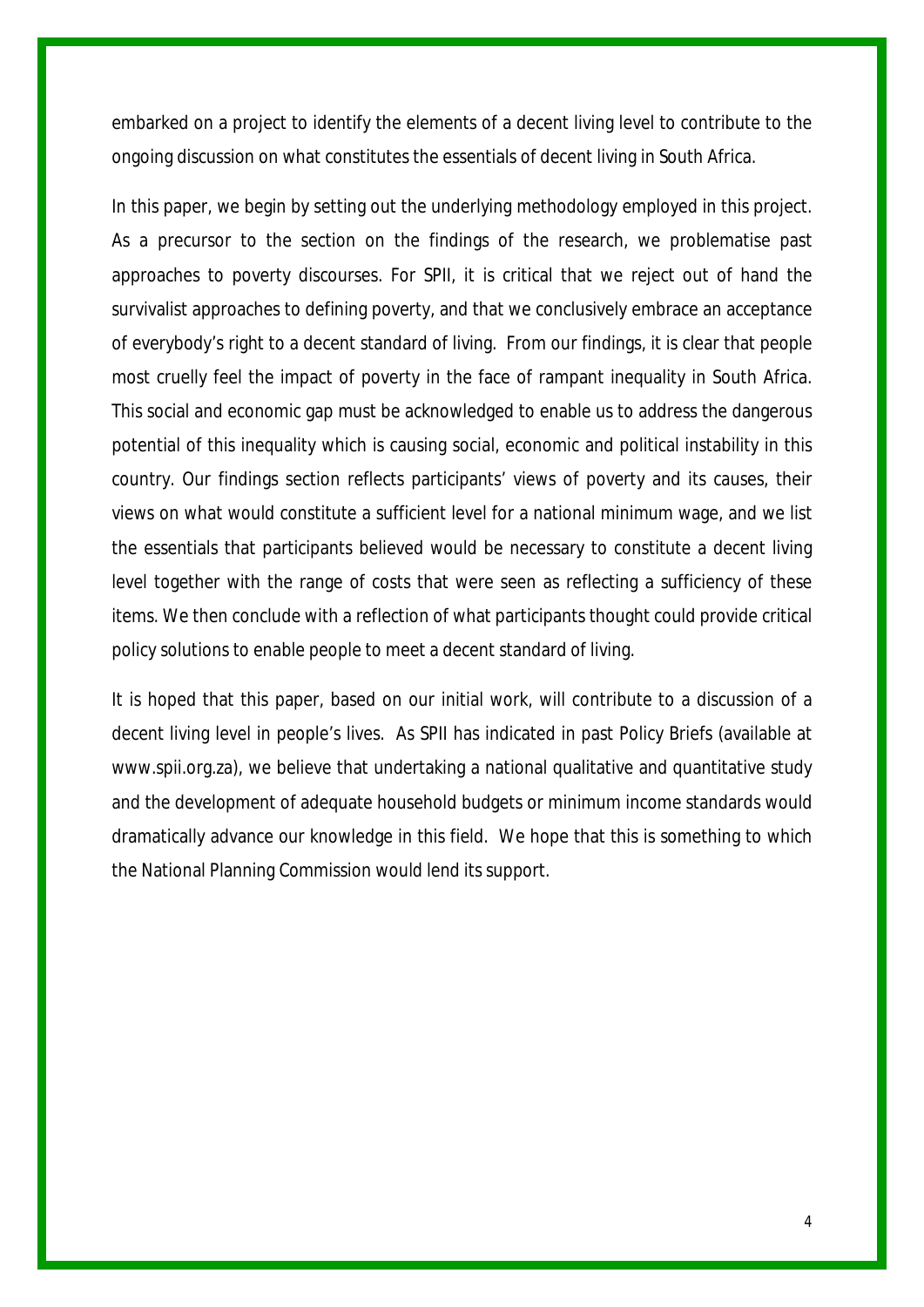## **2. METHODOLOGY**

This report uses a qualitative approach to ascertain detailed descriptions of:

- people's perceptions, knowledge, and experiences about poverty and inequality;
- their aspirations in terms of improving their living conditions;
- the notion of what people think should constitute a minimum wage;  $\sim$
- the focus groups' opinion on what should constitute a decent living level, and the  $\mathbf{L}^{\text{max}}$ cost thereof in South Africa.

The areas included in the study by SPII constituted a periurban area (Evaton), an informal settlement (Zandspruit), a formal established black African township (Alexandra Township), all of which are situated in Gauteng, and a rural community, Giyani, in Limpopo. South African Women in Dialogue (SAWID) also hosted a focus group with women in Sandton, using the same questionnaire, and that data is included in this analysis.

Data collection involved three months of fieldwork in the above areas between February and April 2014 using focus group discussions, which were facilitated by using a questionnaire, and proceedings were subsequently translated, transcribed and analysed. The focus groups were generally delineated into three groups: youth, older men and older women, except for the focus groups in Alexandra for which no youth focus group was formed. In Zandspruit and Sandton only one focus group was formed, due to external constraints. Youth focus groups included both young men and women from ages 15 to 35 years old, while the older women's and men's groups constituted women and men from 36 years to 60 years. The idea to separate the groups on the assumption that their understanding and experiences of poverty and notions of a decent living level would differ between the three groups and issues of power dynamics at a community level that might prohibit full participation by some participants. This is an established methodology in the make-up of focus groups.

The objective of the focus groups was to explore the following questions:

1. identify broad essentials for a basket of goods and services;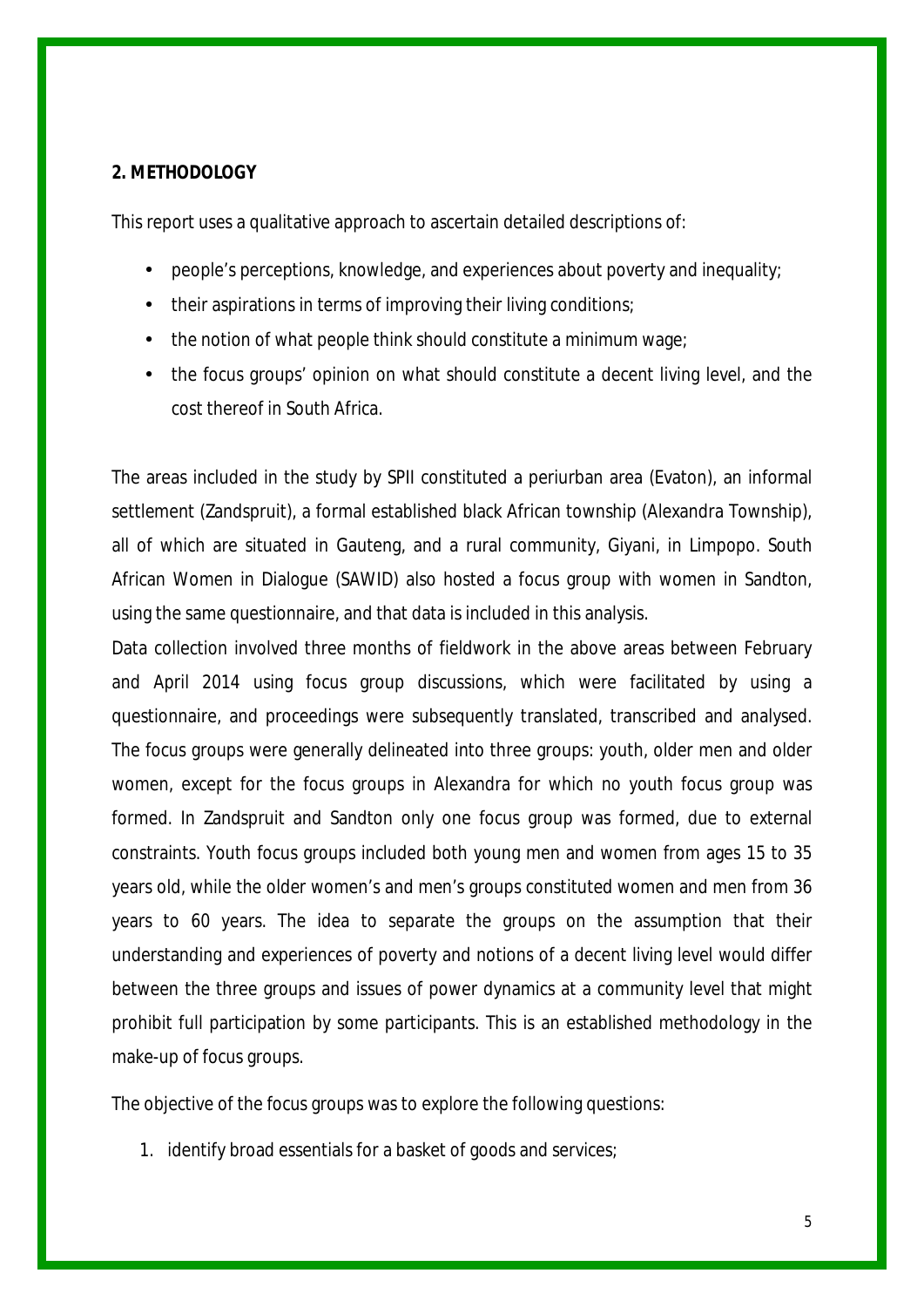- 2. provide an indication of whether a majority (50%+) of participants agreed that an item constituted an essential for a decent standard of living;
- 3. agree on a threshold of value or cost or quantity for each such good or item for those items that were voted for as above.

The average number of people participating in each of the focus groups was eight. A total number of 83 respondents participated in all the focus groups discussions. The focus groups were semistructured and were recorded after obtaining permission, and this data was subsequently translated and transcribed. The major inclusion criteria for choosing the participants was that they should be South African citizens and 15 years or older.

|              | Youth (n) | Older women (n) | Older men (n) | Combined total (N) |
|--------------|-----------|-----------------|---------------|--------------------|
| Alexander    | <b>NA</b> | 4               | 9             | 13                 |
| Evaton       | 8         | 8               | 8             | 24                 |
| Giyani       | 9         | 7               | 8             | 24                 |
| Glenwood/    |           |                 |               |                    |
| Sandton      | <b>NA</b> | <b>NA</b>       | <b>NA</b>     | 8                  |
| Zandspruit   | <b>NA</b> | <b>NA</b>       | <b>NA</b>     | 14                 |
| <b>Total</b> | 17        | 19              | 25            | 83                 |

**Table 1: Number of participants per focus group** 

The focus groups explored the following subquestions:

- o Are there people in South Africa that are poor and who are they? Are there people in South Africa that are rich and who are they? Why are people poor or rich?
- o In South African society, when we say a person, family or household is poor what do you understand this to mean?
- o What are the things that one would require to live a decent standard of living in South Africa?
- o In the past 12 months what do you think have been the major causes of the increasing cost of living in South Africa?
- o What do you think should be a national minimum wage for South Africa if this wage was to be introduced in 2014?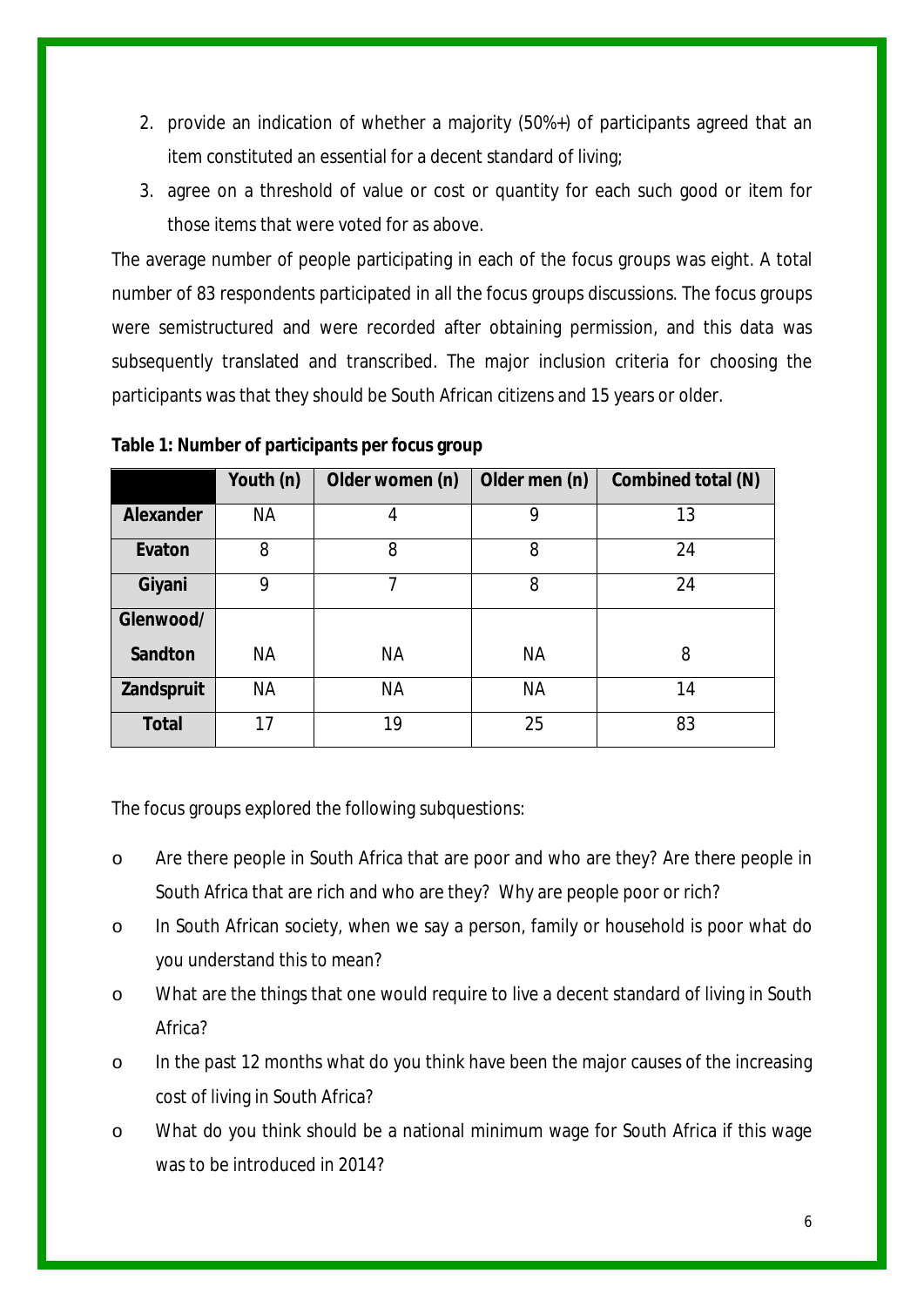The questionnaire provided information concerning lists of possible essentials, ranging from the number of meals per day to household goods and services to other activities that could depict a decent living standard for any person living in South Africa. In order to reach a consensus on what essentials were required to make up a decent living level, focus group participants were asked to vote on essentials. All items attracting support from at least 50% of the participants were recorded. In addition, the respondents were also asked to add to the list of perceived essentials provided by the facilitators.

This study was not intended to be representative, but rather indicative of whether there might be general consensus on the components of a decent standard of life. A second methodological limitation of the study is that the focus groups were not constituted from random samples, but were conducted in communities in which SPII and partners are already working as this enhanced access to participants. Despite these caveats, the findings from this study are highly relevant in advancing knowledge regarding what people think is necessary to live a decent life of dignity in South Africa, in developing an understanding of gaps between these views and people's actual lived realities, and in capturing some quite serious gaps and perceived expectations and actual realities.

## **3. FINDINGS**

#### **3.1 Introduction**

The overall finding derived from the study was that poverty is experienced as a dreadful disease in the lives of many people. Not having enough, or not having anything at all, is a regular challenge deeply prevalent in our society today. Poverty is seen as a social problem that affects every individual in society, but, partly due to the contested nature of poverty, 'belongs' to a selected few (SPII 2007).. It a burden that rests squarely on the shoulders of the poor and which adds to the existing social distance that is also a legacy of our segregated apartheid past. A feature of South Africa's current work environment is the prevalence of the working poor and underemployed workers, people who struggle to meet their basic needs and continue to experience socioeconomic lacks, despite their formal inclusion in the labour force.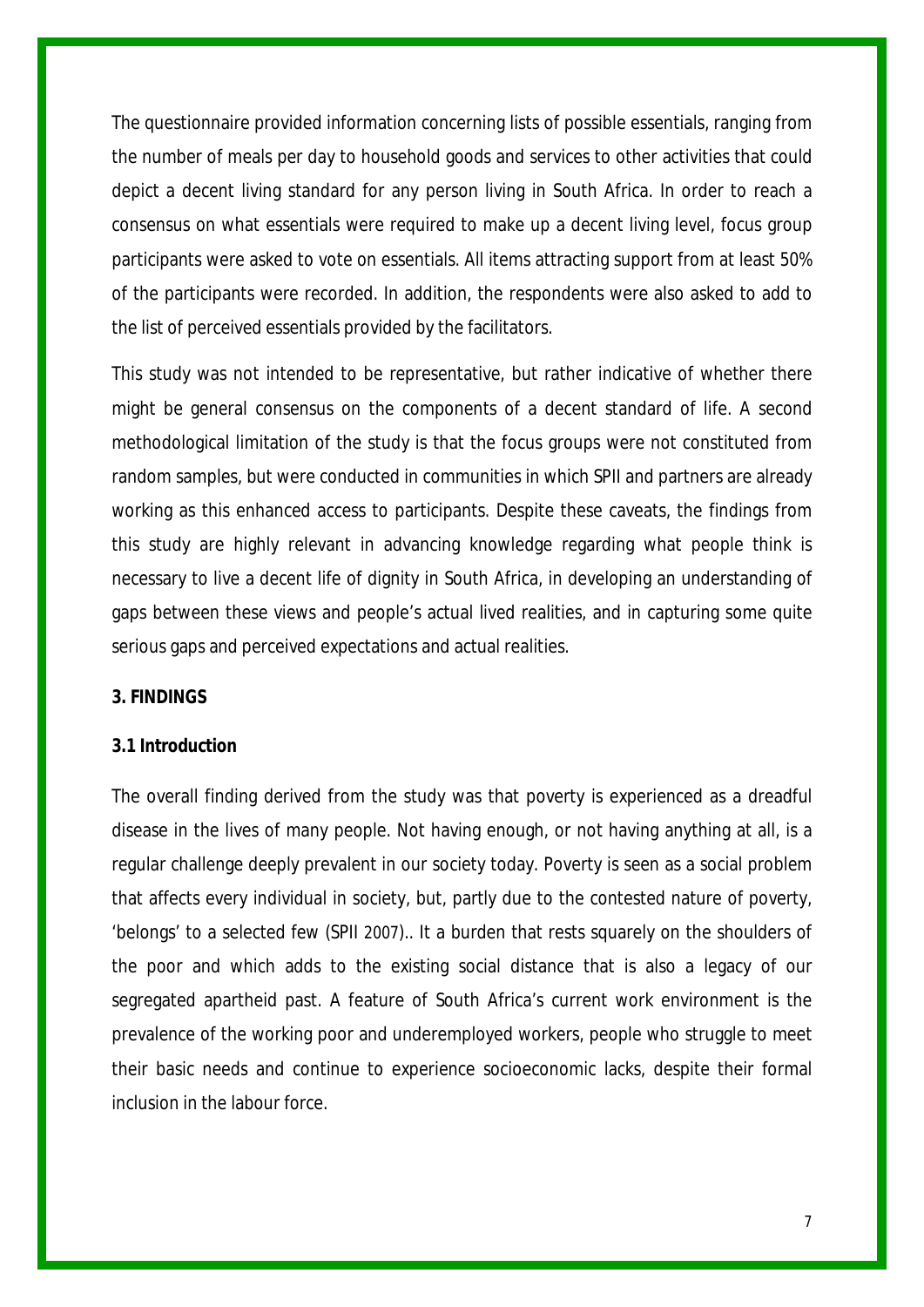#### **3.1.1 Defining poverty**

Poverty is understood in many different ways. It is often defined in terms of simply material subsistence needs, without sufficient attention being placed, we argue, on the social deprivations that this lack causes. A household is considered poor if it lacks food, basic income and adequate shelter, but more recently through the work of development economists such as Amatya Sen, the notion of capabilities poverty – the inability to have adequate command or control over basic goods required by people to enable them to reach their full developmental potential – has become more mainstreamed into poverty writing.

Spicker et al. (2006) identified three approaches used in constructing definitions of poverty. The first is a material approach where people lack certain things that are essential, with defined patterns of deprivation and an attendant low standard of living. The second approach considers economic circumstances, which has to do with lack of resources, or having fewer resources than others (economic distance) to obtain the things they want. The third approach explores the social relationships whereby the social status, access to power and available opportunities are assessed. This approach rests on the principle that a lack of access to adequate income and basic infrastructure results in social exclusion and people not being able to fully participate in the society.

According to the 1995 Copenhagen Declaration of the World Summit to Social Development, which was signed by governments of 117 countries, poverty is a condition characterised by severe deprivation of basic human needs including food, safe drinking water, sanitation facilities, health, shelter, education, and information. It reflects not only on income, but also on access to social services (Spicker et al. 2006). A common feature to all definitions of poverty is usually the quality of life of individuals, social participation and meeting basic needs (SPII 2007).

#### **3.1.2 Causes and effects of poverty**

The poor do not cause their own poverty. About half of the South African population (22 million) live in poverty and lack access to any kind of social security. Poverty is usually the result of structural failures and inefficient economic and social systems. It is the product of inadequate political responses, bankrupt policy imagination and insufficient international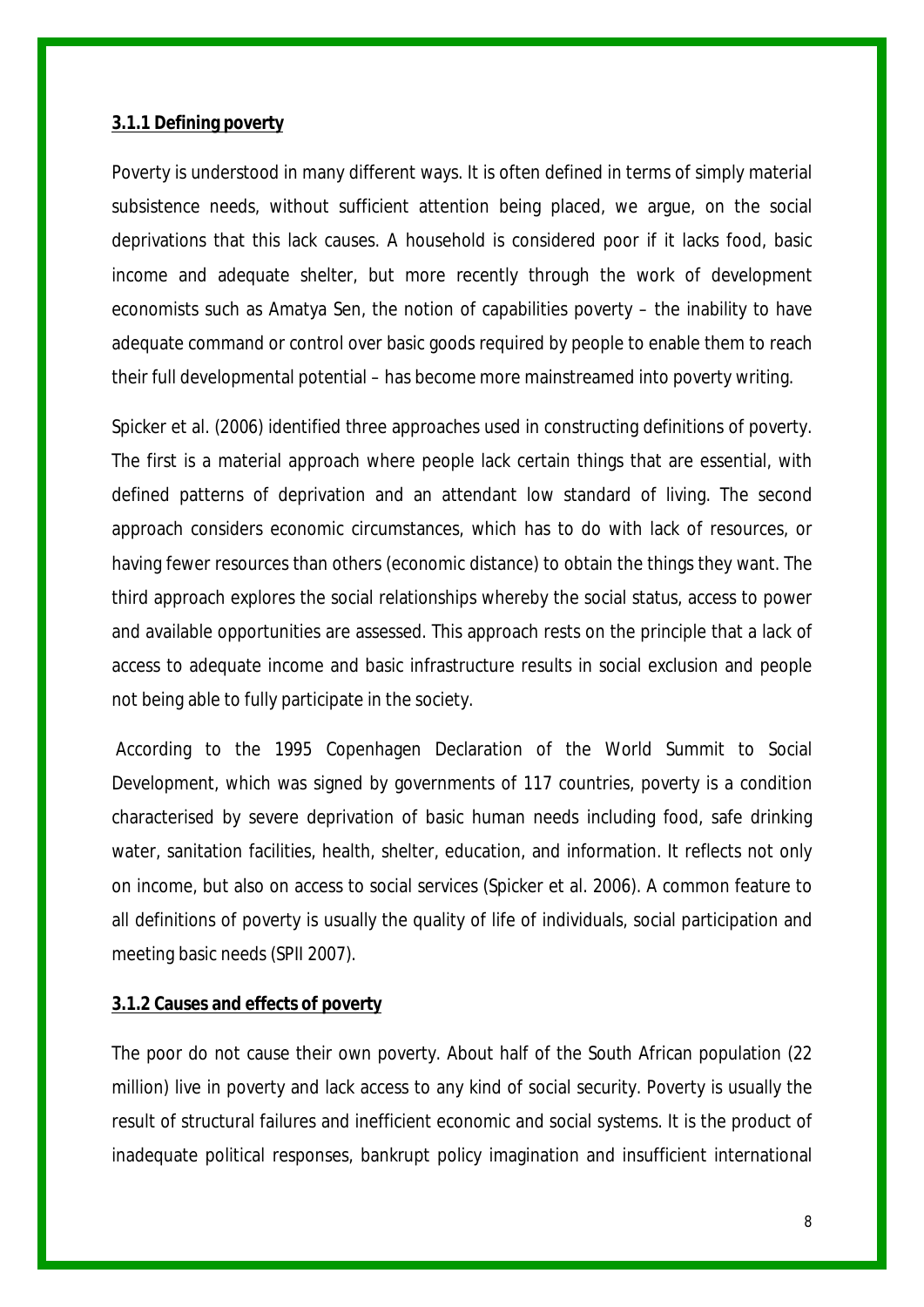support. The continued acceptance of poverty as an inevitable state of existence for so many people, however, expresses a lack of respect for fundamental human values.

The impact of poverty is huge and has a pervasive reality for individuals, families and society at large. It breeds poor health, reduced working capacity, low productivity and shortened life expectancy. For families, it leads to inadequate schooling, low skills, insecure income, early parenthood, ill health and often premature death. For societies, poverty hinders growth, fuels instability, and keeps poor countries from advancing along the path to sustainable development.

#### **3.2 Findings from the focus group discussions**

Across the focus groups, participants voiced their opinion that in South Africa poor people are predominantly black, and that the majority of rich people are white. The two exceptions to this was government employees and business owners who were seen as being rich, while poor people are described as the low-income earners specifically including artisans, farm workers and domestic workers. The Giyani youth focus group viewed white people (due to accumulated resources) as having a strong culture of saving, investing and having fixed assets which exempt them from absolute poverty. This was in contrast to the black majority, who usually have to borrow fin order to live, due to a lack of basic income. There was a debate among the Zandspruit focus group on the difference between being wealthy and being rich in South Africa: it was noted, for instance, that Patrice Motsepe is wealthy and not just rich:

*You see someone like Patrice Motsepe is wealthy not rich, and that is sustainable. Someone like Motsepe makes money even at 3 a.m. when he's asleep; he also doesn't have to wake up to work. Whereas someone who's rich has to wake up every day and go work and make their money, so they're not wealthy.*

In addition to that, it was lamented that people working in government who indulge in nepotism, bribery and corruption are much better off – in fact, rich – compared to everyone else in the community who has to continue to struggle with poverty and trying to make a better life for themselves. In other words, corruption was seen as benefitting government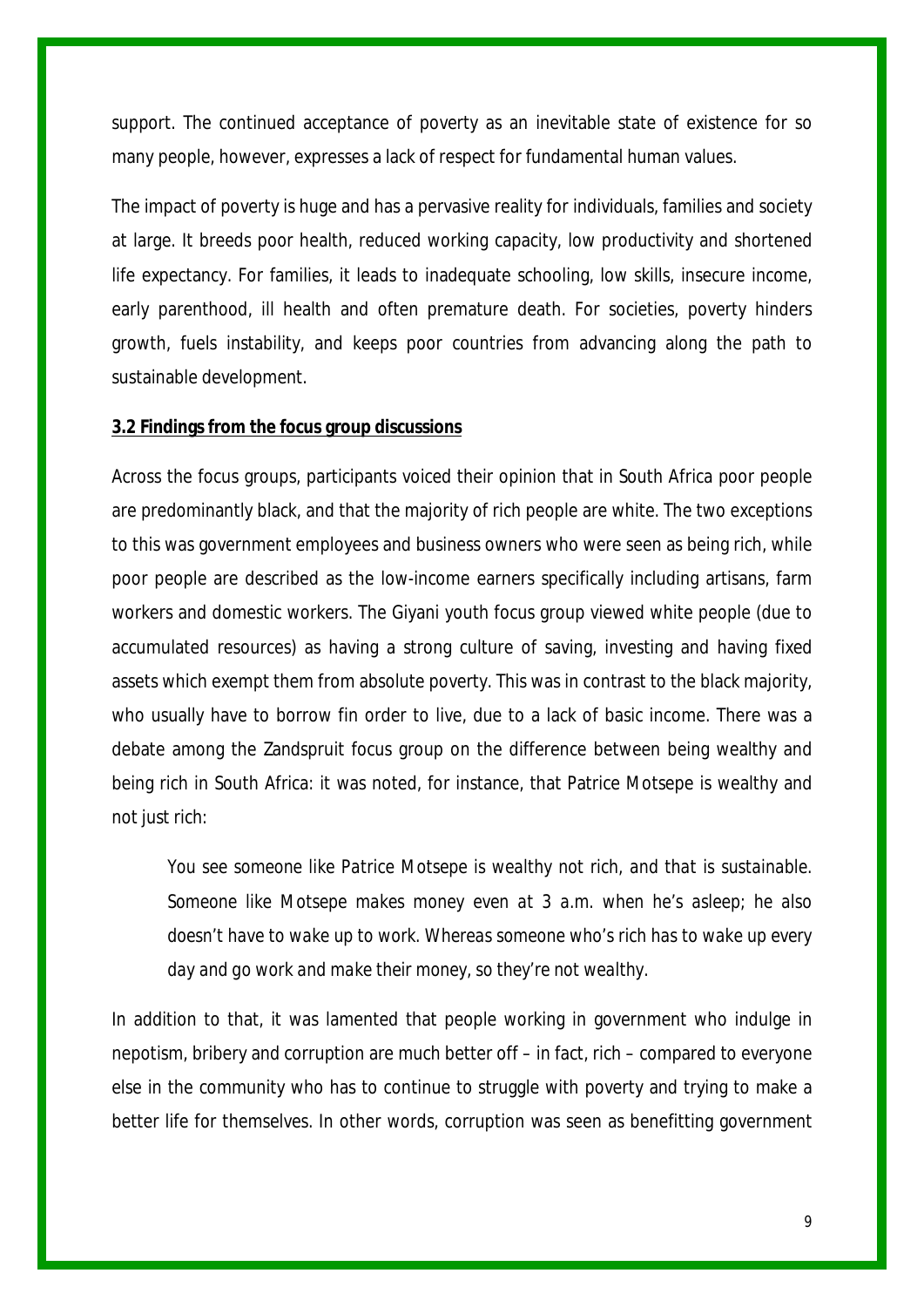officials to the detriment of the poor, both in terms of access to income and of the resultant lack of adequate services.

Poverty, or being poor, was defined as not having the minimal resources or purchasing power to meet one's basic needs. An alternative is usually borrowing or buying goods on credit. Using available credit facilities was seen as a contributing factor to people remaining poor. The Zandspruit focus group pointed out that most black people are in debt through loans obtained from loan sharks and also due to credit, especially with clothing shops. Also what has become a norm is that certain owners of 'spaza' shops will insist on charging interest on goods purchased on credit, such as bread, maize meal, and oil. This is because most people are only able to pay at month end after taking goods on credit throughout the month.

Lack of food can be used as an indicator for poverty and deprivation. An indication from the discussions was that many people go to sleep hungry every night because they cannot afford to eat. Nutritious food is necessary for proper growth and development and a lack of it results in sickness and diseases, especially among women and children. According to one respondent in the Alexandra group, '*poverty is when you take 3-4 days without a meal, not because it's by choice but it's because you are not able to afford anything to eat for those days'.*

Reflections from the group discussions indicate that in townships, many people cannot afford to meet their basic needs and lack basic infrastructure in their communities. Such needs include electricity, water, decent housing, education, transport and healthcare services. For instance, a lack of electricity was linked to an inability to preserve food, thereby increasing the cost of daily food consumption. Also, people who live in shacks and townships are regarded as poor given their environment. As stated by a participant in the Alexandra men's focus group:

*Poverty is about lack of access to basic services. There are impoverished communities that are in that situation because government doesn't take care of their needs; for example, you find that there are places in South Africa today that still use a bucket (toilet) system.*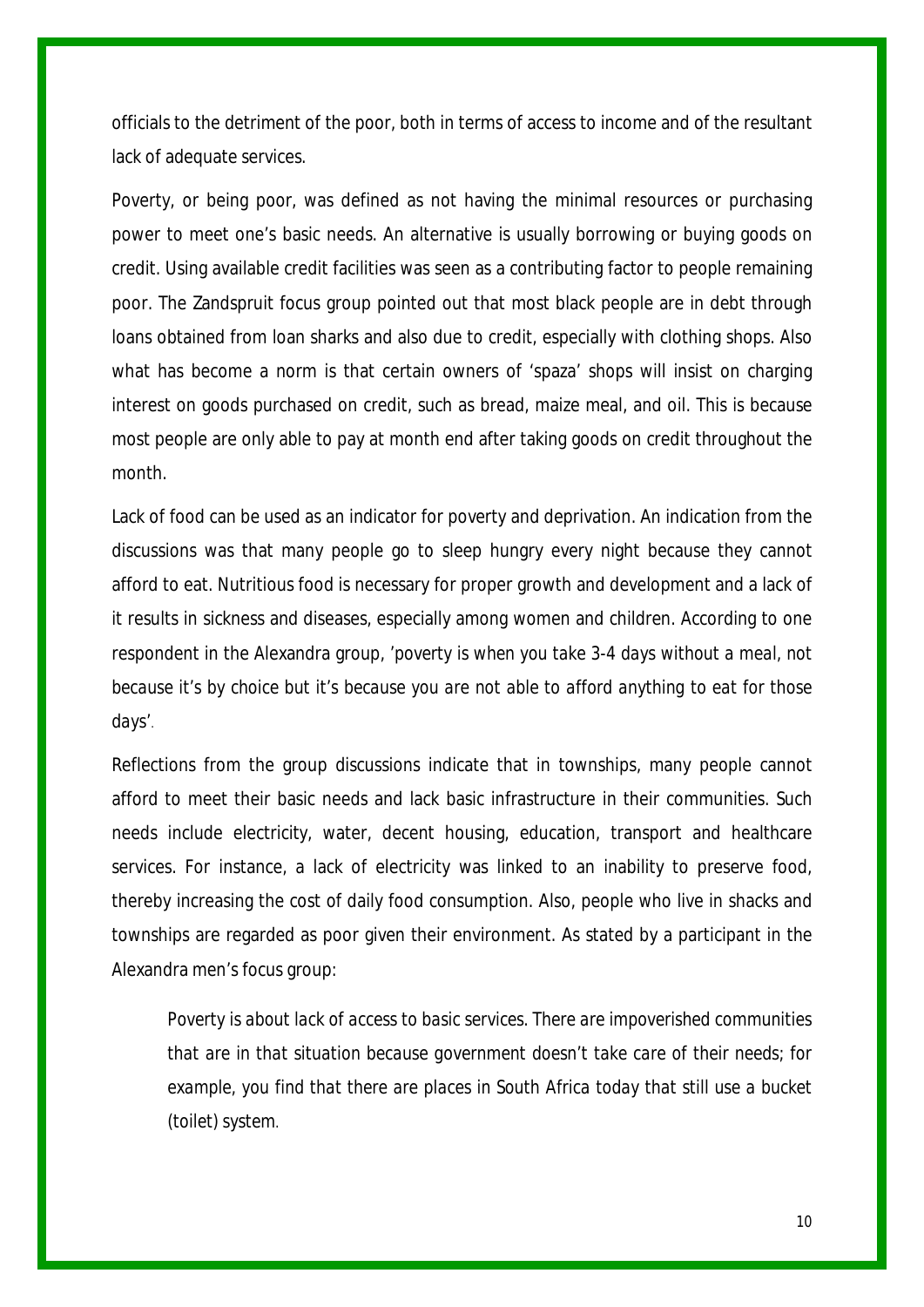Constitutionally, people have rights to these basic needs and infrastructures, but it is perceived that these are not enjoyed due to negligence and corruption. Not being able to afford these basic essentials was attributed to earning low incomes, or no income at all, and the general increased cost of living. According to one respondent in Alexandra:

*For me, from what I understand about poverty in South Africa, is not about people not having food to eat or something, rather it's about the low incomes that the majority of working South Africans get paid and they contribute towards a situation in which people struggle to meet their daily needs. For example, the cost of public transport is very high and people have children to support and take to school, but their salaries/wages are still very low and do not keep up with the increasing cost of living. That's why a majority of South Africans are unhappy with the low wages and most people do not even like the kind of jobs that they find: it's just about survival that people settle for anything as long as they can survive.*

A lack of job satisfaction is a major challenge facing most workers in South Africa. The recent protests on wage increases by miners and other sectors of the economy reflect how unhappy many people are with their wages and with their inability to live a decent life. The jobs referred to in the above extract are jobs generally referred to as 'piece jobs', which in most cases are for the unskilled, the illiterate, and unqualified, and include irregular lowearning cleaning, washing, ironing, gardening, and construction jobs. 'Piece jobs' do not provide any of the basic protection that is part of the International Labour Organisation's (ILO) definition of 'decent work'. $3$ 

Furthermore, the lack of employment and basic education were identified among the majority of the focus group participants as the major driving force of increased poverty in South Africa today. It was said by some participants that in the past, no one was unemployed, even in townships, and people could easily change from one job to another in every sector in the country. They further attributed corruption, nepotism and black empowerment as part of the cause of high unemployment levels in South Africa today.

<span id="page-10-0"></span><sup>&</sup>lt;sup>3</sup> According to ILO 'decent work' sums up the aspirations of people in their working lives. It involves opportunities for work that is productive and delivers a fair income, security in the workplace and social protection for families, better prospects for personal development and social integration, freedom for people to express their concerns, organise and participate in the decisions that affect their lives and equality of opportunity and treatment for all women and men.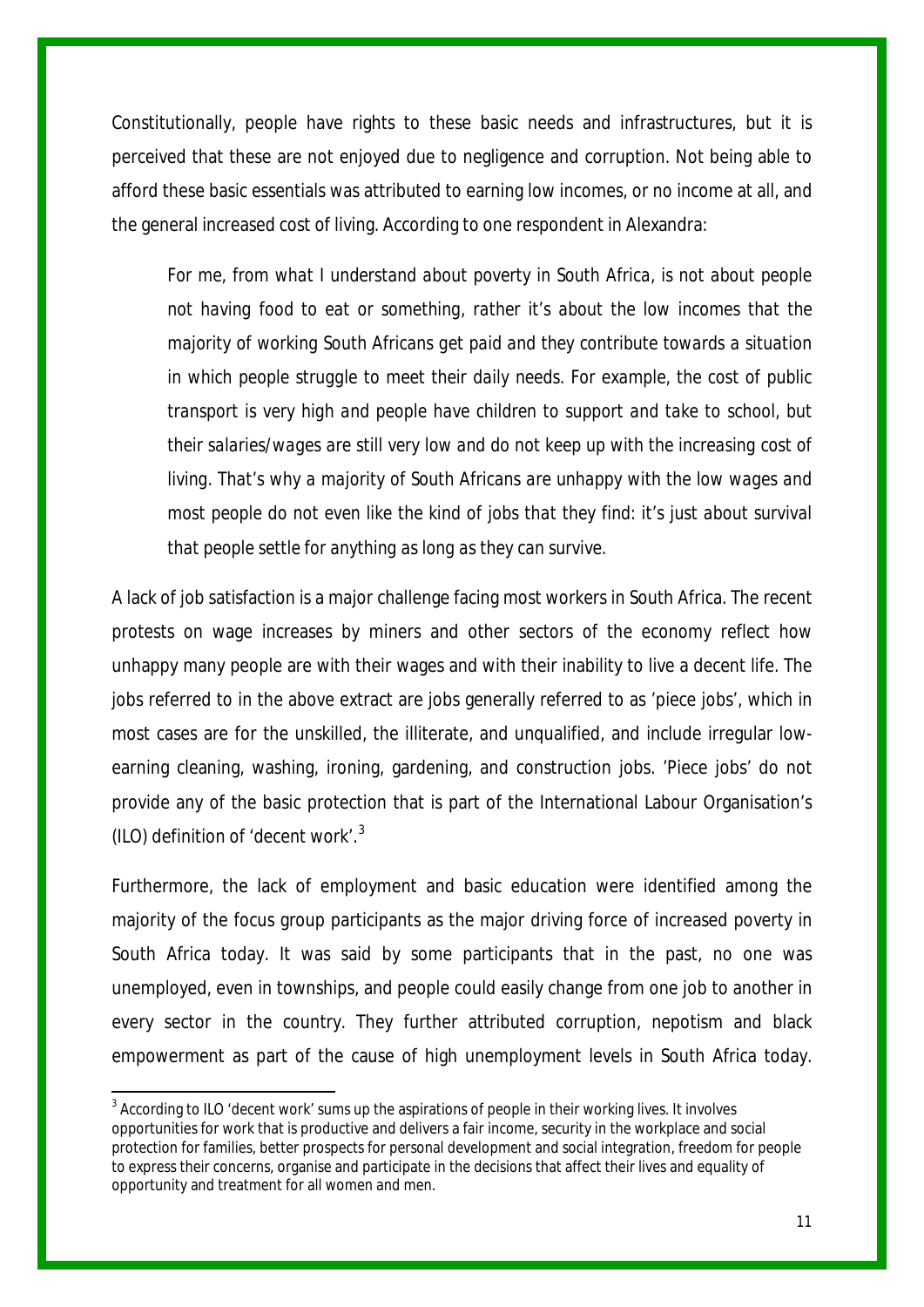There was a feeling among the Giyani focus group participants that residents in rural areas are the poorest people in the country and those who live in cities are better off than those who live in the rural areas with regard to access to employment opportunities.

It has been argued that poverty is widespread in society but women are becoming more visible among the poor because of a process of feminisation of poverty (Spicker et al. 2006). Women are gradually becoming the sole breadwinners in an increasing number of families to keep the family out of poverty. The income earned by single mothers is often insufficient to support their families with dependent children, which is why most single mother families are usually poor.

Women in Giyani spoke about the need to change traditional gender roles. Some women reflected that although there is a need for an extra income in the household, their husbands wouldn't allow them to work. Reasons were given such as 'other men will see you' and that 'other men might take you' is what their husbands worry about when it comes to them working. There has been an increase in rural to urban migration because more job opportunities exist in the cities; this allows for remittances for the families left behind in rural areas. Women also noted that men, especially those who work in the cities (Johannesburg), tend to have city-based families and this depletes the money that they are able to send home.

The older male focus group in Evaton mentioned that access to basic services is quite a challenge in their community, and people feel hopeless due to the general lack of development in the area. They suggested that government should use their tax monies to build infrastructure in their community instead of spending it 'on themselves'. Another major cause of poverty identified by the focus group is lack of competitiveness among South Africans. They claim that foreigners (Somalians and Ethiopians) are taking away their business clientele by selling goods at cheaper prices, thereby inhibiting them from expanding their businesses. It was said that foreign nationals' business model is much better than that of South Africans because they combine their profits to buy goods in bulk and then distribute accordingly among themselves; that is why they seem more successful than South Africans. Also, a major challenge that was identified as a hindrance to South African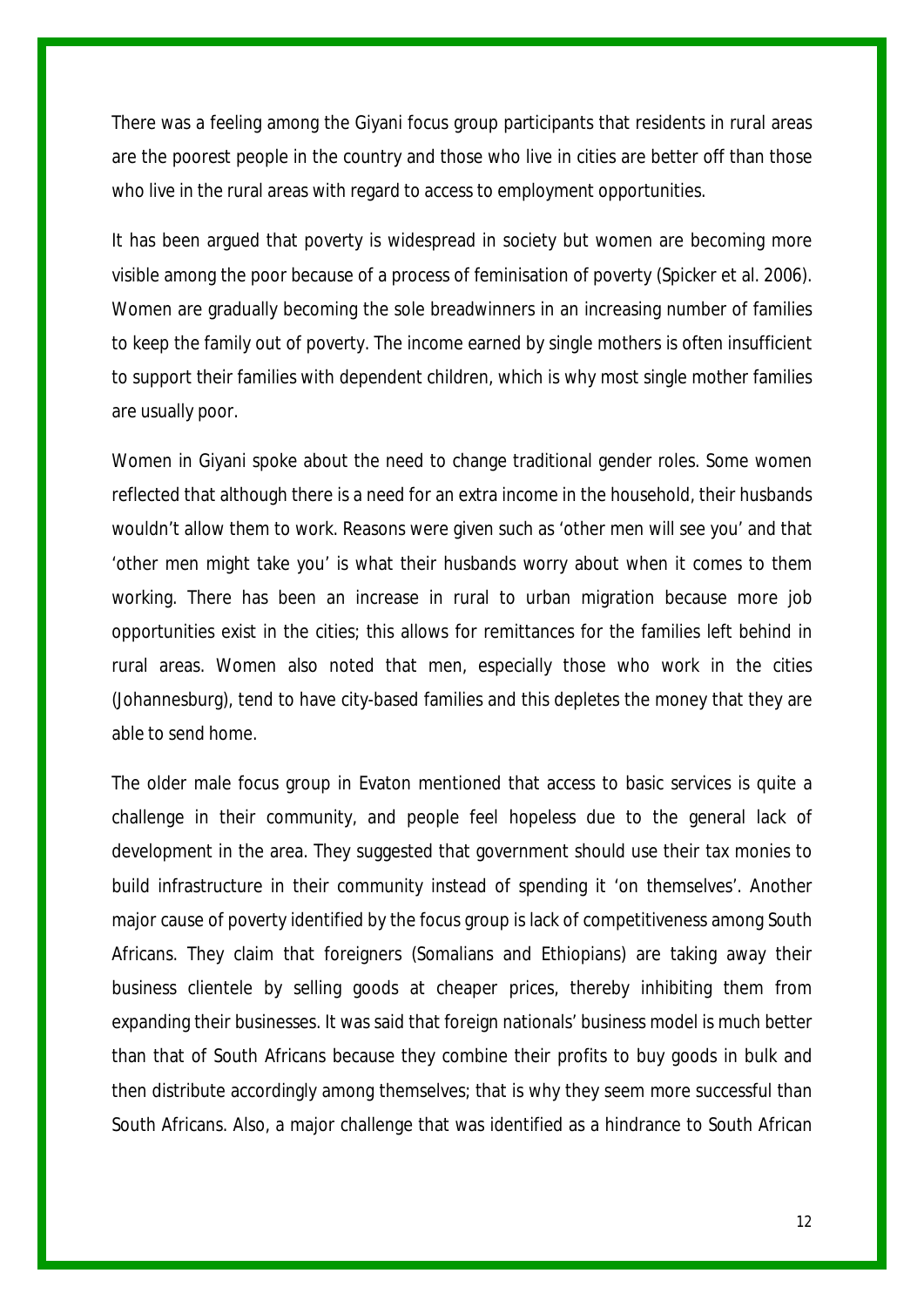business was tribal affiliation which led to people not doing business with others from a different group.

As stated by a participant in Zandspruit:

*You see when you open a spaza shop and sell a cold drink for R11.00, there are Somalis who will also sell the same cold drink atfor R9.00. On top of that you have to spend money on petrol to purchase your goods. You will also see people with an empty cold drink bottle passing your spaza shop to go to that cheaper one and that for me contributes to people struggling to make a living out of spaza shops. At least that's what I have observed in my community.*

Interestingly, poverty was also viewed by some respondents as a choice that people make, although others said that individuals remain in poverty because they do not see 'choice'; or if they do, they do not know how to access proper resources or reasons to get them to the point of actually being able to 'choose', to organise, and enable them to take responsibility for making an informed decision about their future. As stated by a respondent from Evaton:

*Well, my understanding is that some people choose to be poor. Besides having a job in government, people who are rich work hard. For example, if you want to be a lawyer you work hard to become one. Each and every person must take the initiative of ensuring that they work hard to take themselves out of their situation. For me that would be understanding why some people are rich. If you want to be poor you work hard and if you want to rich it's also about yourself. Everything is about you.*

Another respondent added:

*For example, I live in a shack and my parents are struggling, but there are a lot of opportunities made available by government. So if I've surrendered myself to being poor I'll always struggle. Say, for example, there are people who tell you that there are grass cutting opportunities in my community and then I tell myself that it's not the kind of work that I want to do. But you never know, maybe if I went to apply for grass cutting I might be able to improve my situation as I will be receiving an income. So many young people do not favour some kind of job available in the community because it doesn't suit them and they would rather stay at home doing nothing. So*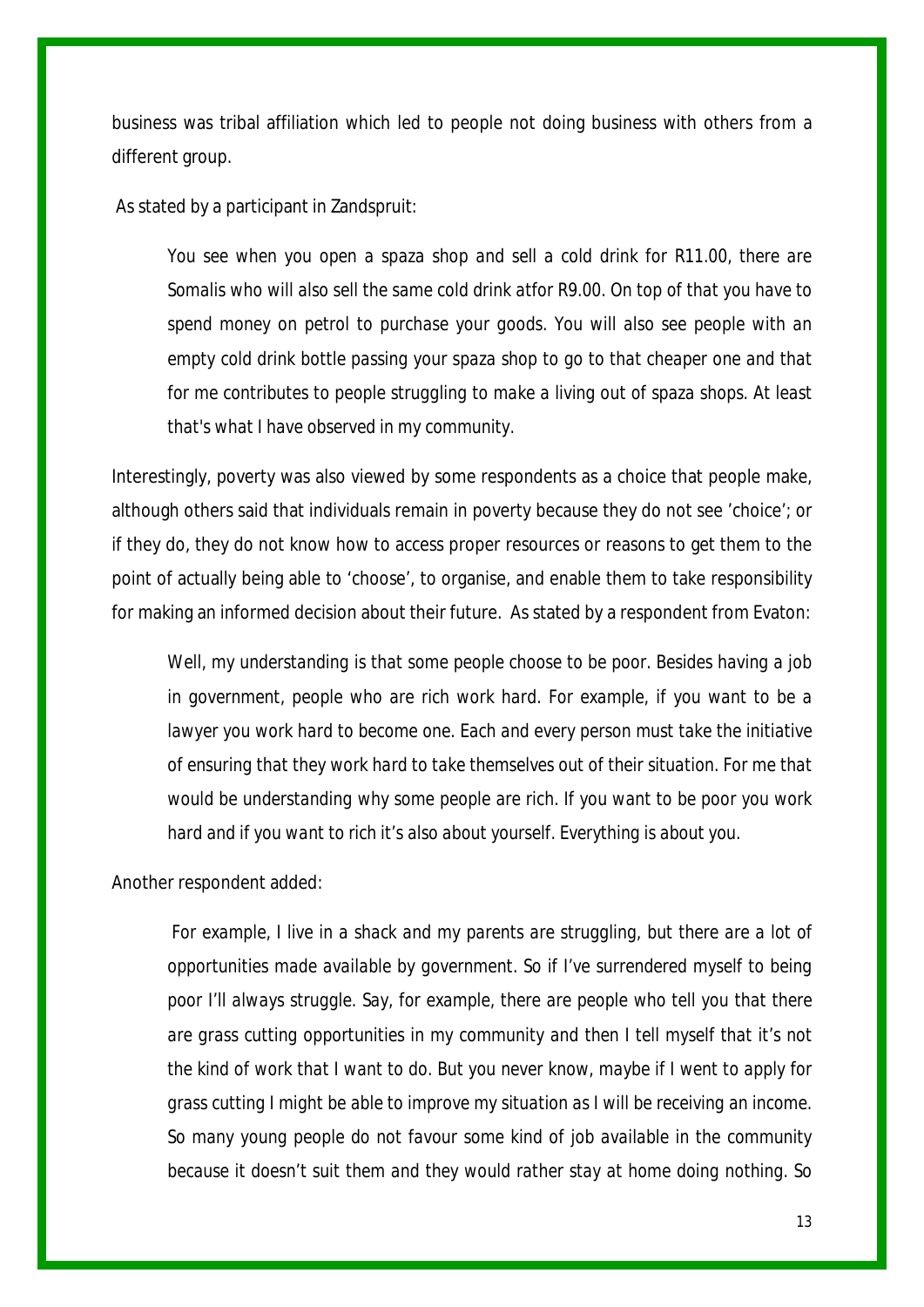*sometimes it's about the choices we make that we find ourselves stuck in poverty instead of taking advantage of available opportunities.*

The above extract illustrates that one's poor parental background should not deter people from breaking out of intergenerational poverty. There is need for individuals to work hard to earn a living instead of total dependence on government for daily livelihood. It was suggested that education, among other things, is a major tool for uprooting people from poverty and deprivation and, importantly, rising out of intergenerational poverty.

Also, the Alexandra male focus group compared South African nationals with foreigners and concluded that South Africans will not take up jobs that will not provide them with a certain level of income, unlike non-nationals. It was stated that non-nationals will settle for less in terms of wages just to survive while South Africans do not compromise. In effect, it does not mean laziness as it has been claimed. For example, non-nationals may work for less than R100 per day while nationals will not settle for very low wages. They believe that it will not sustain them and their families; hence they would 'rather starve than earn peanuts'.

*You come across a situation where a white man hires you and wants to pay you R100.00 a day and you know you must turn down the job because you cannot survive on that But then you find foreign nationals coming into South Africa who don't mind working for that R100.00 and even less, like R70 or R50.00. So when you look at the situation in South Africa now, it's not as if we don't want to work compared to foreign nationals, it's just that we don't want to work for very low wages. That contributes a lot to poverty. We come from rural areas and our parents depend on us to come here and obtain better wages so that we can send money back home for our parents to buy food, belong to burial societies and stokvels and that is why you cannot survive by working for very low wages.* (Zandspruit focus group)

The issue of the rising cost of living was also raised. Poverty would not be as unbearable if the cost of living was not so high. It was deduced from the discussions that the high cost of living emanates largely from constant increase in prices of petrol. As the petrol price increases, the price of most goods and services such as transport, electricity and food, tends to go up. Strike actions have been a way through which workers and trade unions bargain for increases in wages or show disapproval about failing government policy. However, the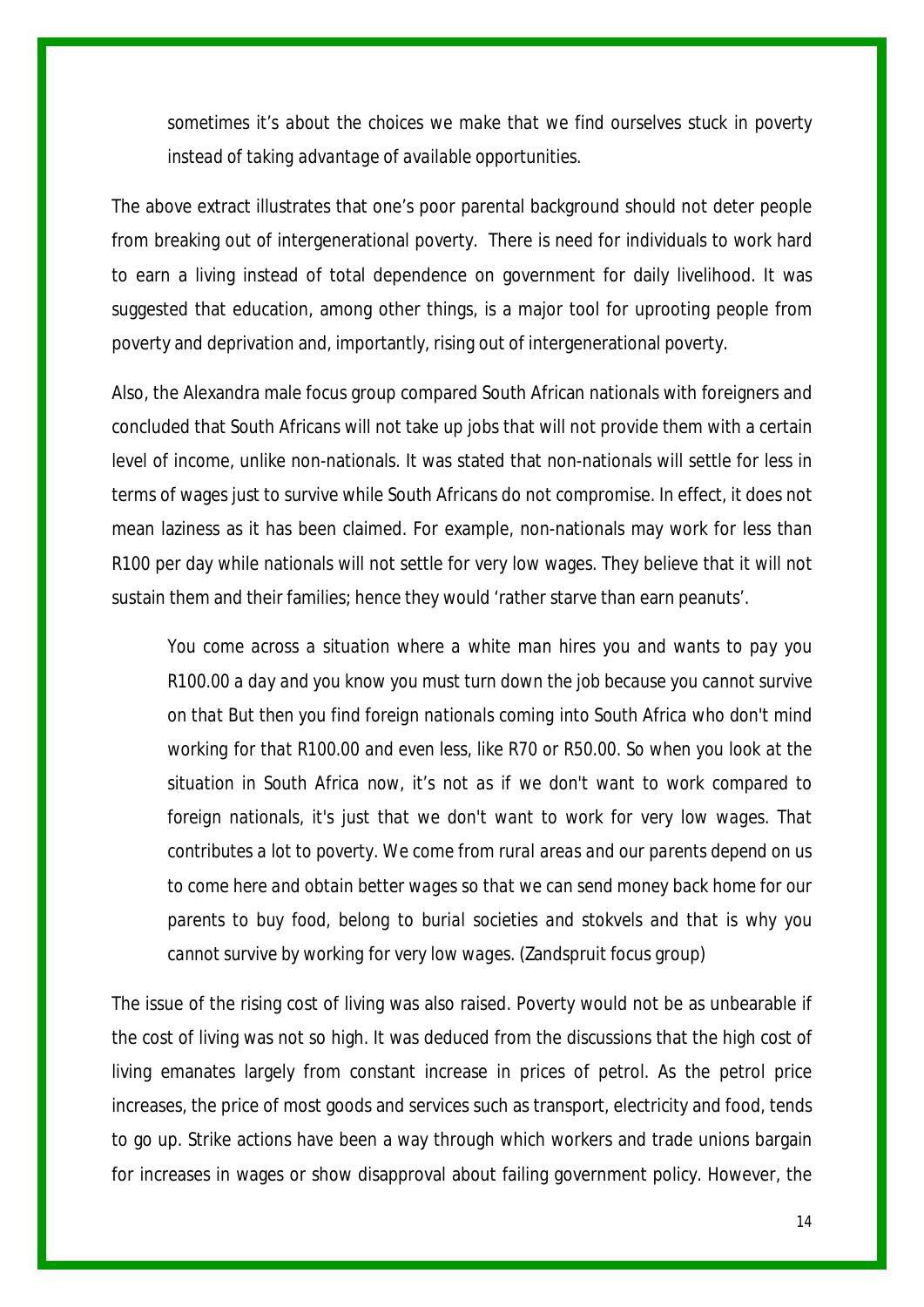respondents pointed out a comparative failure of consumer action in response to the incessant increase in the prices of food items such as bread, meat, rice, which occurs at any given time.

*We have a problem in South Africa: essential things such as bread can go up and we never complain. Instead we will complain and protest about roads and houses and never protest when the price of bread is going up beyond our means, I mean it's a basic need for a majority of households.*

Many suggestions were made on the way forward towards eliminating poverty and inequality in South Africa. Basically, it was suggested that government should create equal employment opportunities for all: both blacks and white. Basic infrastructure such as housing, education transportation, healthcare should be available and maintained constantly. Also, there was a call for an increase in grants for women, children, the old and the disabled in order to enable people to command a decent life. Corruption among government officials must be checked and corrupt officials should be flushed out. Lastly, there should be a swift monitoring of illegal migration into South Africa, as it causing lot of harm to existing residents.

#### **B. Minimum wage**

In the recent past there has been no comprehensive wage or income policy in South Africa, thus the apartheid wage structure has not been fundamentally altered (Coleman 2013). The Congress of South African Trade Unions (Cosatu) has played an influential role in determining labour market and industrial relations policies in the country. As set out above, it was held that the majority of black workers, particularly in the private sector, continue to live in poverty. The current salary of workers does not usually cover expenses and most people basically survive on grants, especially women, children and old people. This is true both in the most vulnerable sectors, but also for many blue-collar workers. The sense of introducing a decent national minimum wage would be to protect all low-income workers against poverty (Ibid.).

Questions about a minimum wage for all workers in South Africa revealed a gap between current wages and that which was viewed as being a living wage. The view of all the focus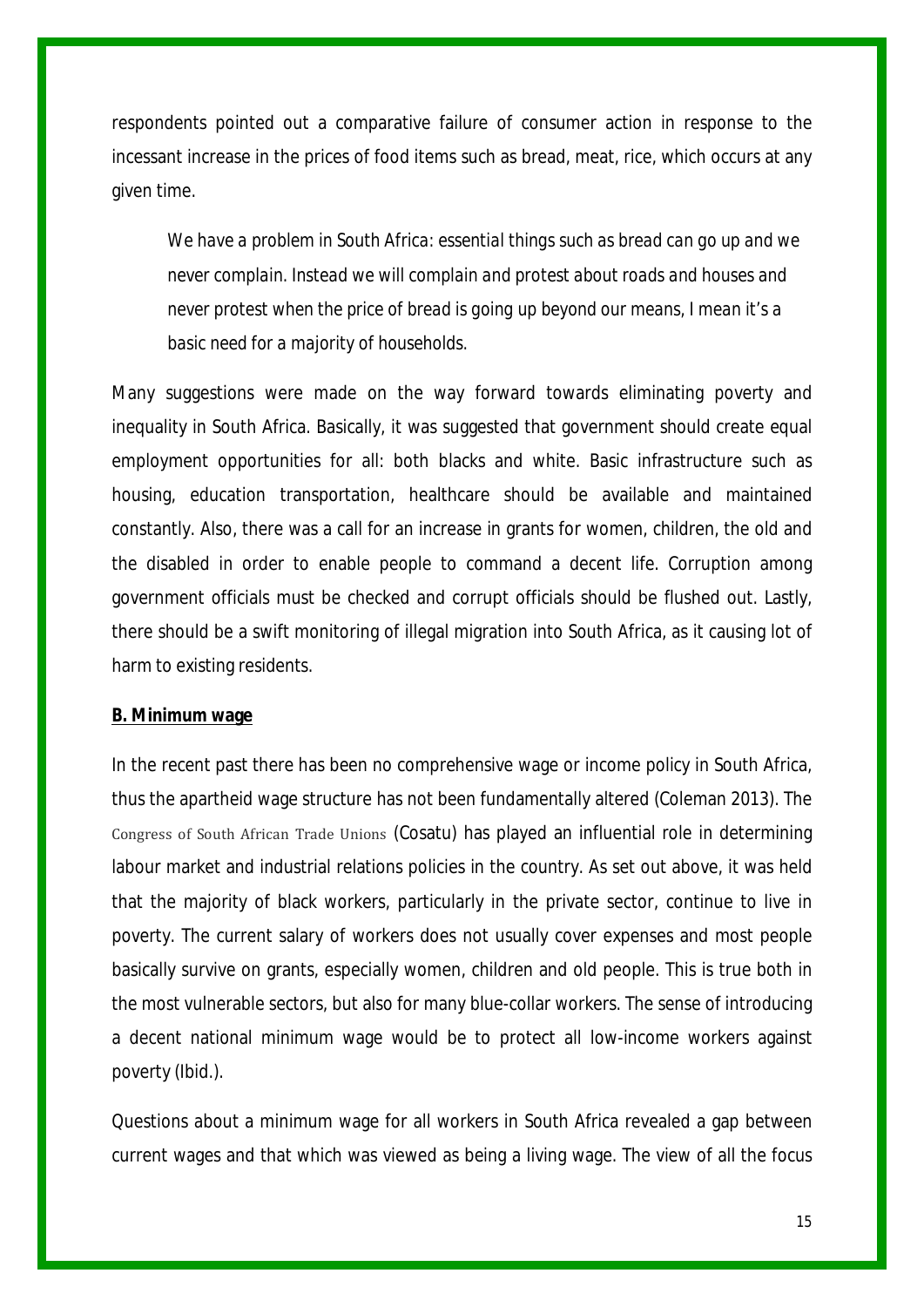groups was that most workers are underpaid, settling for less, just to make ends meet or as a participant said 'working to work'. Minimum wages in sectoral determination reveals that half of South African workers earned below R3 500 per month in 2012 (Ibid.). For instance, domestic workers earn less than R2 000 per month, farm workers earn about R2 500 per month while salespersons earn less than R3 500 per month.

In all the focus groups, the older men's and women's groups proposed a minimum wage level of at least R2 500 per month, with an emphasis on domestic workers. On the other hand, no member of the youth focus group thought that they should earn anything less than R5 000 per month given the present cost of living in the country. The youth focus group in Evaton's discussion on a minimum wage revealed two other interesting views. The first was about social value of specific jobs in the society. Teachers, nurses and social workers were believed to have an important role to play in the growth and development of the country and they should earn a salary that affirms this social value. Also, police officers needed to earn good salaries to avoid being corrupt because their current salaries are seen to make them susceptible to corruption.

#### **C. Consensus on a decent living level?**

The focus group participants were asked what they thought were key elements to ensure a decent living standard, and its cost in South Africa today. The need for money, food and jobs topped the lists of the majority of the participants with various other basic needs also being identified. However, the responses were subjective reflecting the age differences between the youth focus group and the older men and women.

The list of food items that were considered basic staple items for most households on a day to day basis included maize meal, red meat, cabbage, spinach, beetroot, cooking oil, oranges, bananas, apples and lettuce while non-food items were made up of household essentials such as electricity, transport, education, clothing, a television set, fridge and personal hygiene costs. But the question is whether the identified foods items listed are nutritious. According to experts, a nutritious basic diet should comprise 40-50% carbohydrate (bread, rice), 30-40% protein (diary, meat, chicken, and fish) and 20% fat (Kumar 2012). Other important ingredients are fruits and vegetables that contain large amounts of fibre and vitamins. Obviously, the food items listed by the participants have a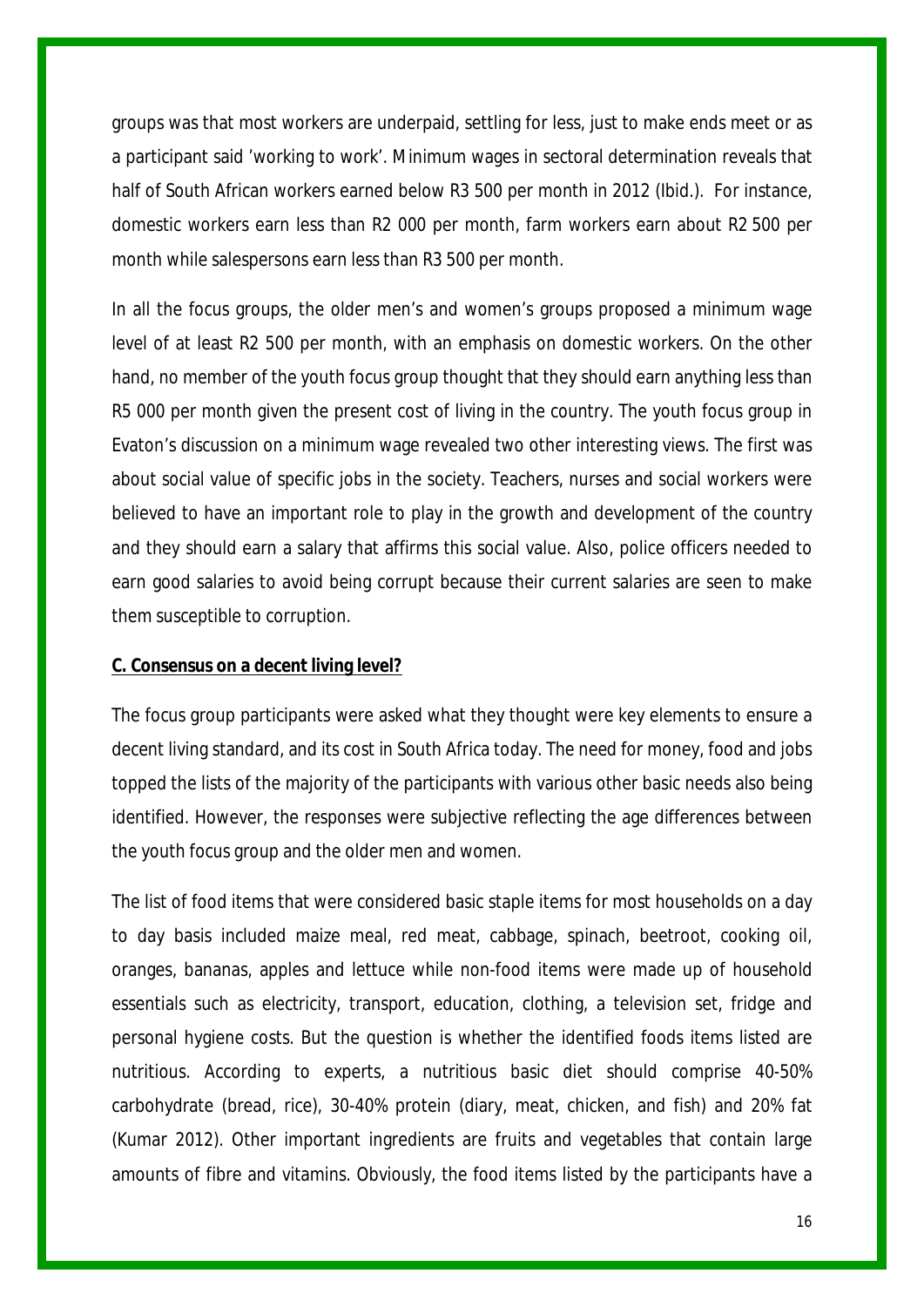component of nutritious food. However, there is no avenue to investigate the quality, quantity or how the food is being consumed.

In addition to the above, we presented a list of essential elements required for a decent living level and normal mental and physical health, ranging from food (how many meals per day), household goods and services to other extracurricular activities. Participants were then asked whether each item was necessary for a decent living.

Out of 56 listed essentials on the questionnaires, 38 (67.8%) had unequivocal consensus on the constituents of a decent living level. The result showed that some essentials are of paramount importance in many households regardless of age, and without which they cannot function properly. From all indications, essentials such as food, a fridge, television set, clothing (including a warm coat in winter), savings for emergencies, electricity at home and a shower or a bath in the house topped the list. Worthy of note is the fact that access to these essentials requires a regular steady income in order to cover costs.

Food security was seen as difficult to achieve without a fridge and a source of electricity for its preservation. About half of the respondents strongly agreed that having three meals a day with fruit and vegetables (costing, ideally, a median of R2 900 per month) is important for a decent standard of living, while only about 10% proposed that two meals per day would provide a decent living (at a cost range of between R900-R1 650 per month for food and R150-R1 500 for fruit and vegetables). It is interesting to note that among people who thought that only two meals a day were sufficient, the ideal pricing of the food was also lower. This could reflect either that less food in total was being consumed, or that people in this category generally spend less on food.

Respondents were clear to point out that food items (especially meat) spoils because they do not have fridge and/or no electricity. The cost of sufficient electricity for a decent life was estimated to be between R150 and R450 per month. An alternative to this dilemma is using a neighbour's fridge, but most times the owners of the fridge will consume their meat without permission. The sad truth is that poverty will continue to thrive in the midst of these challenges.

17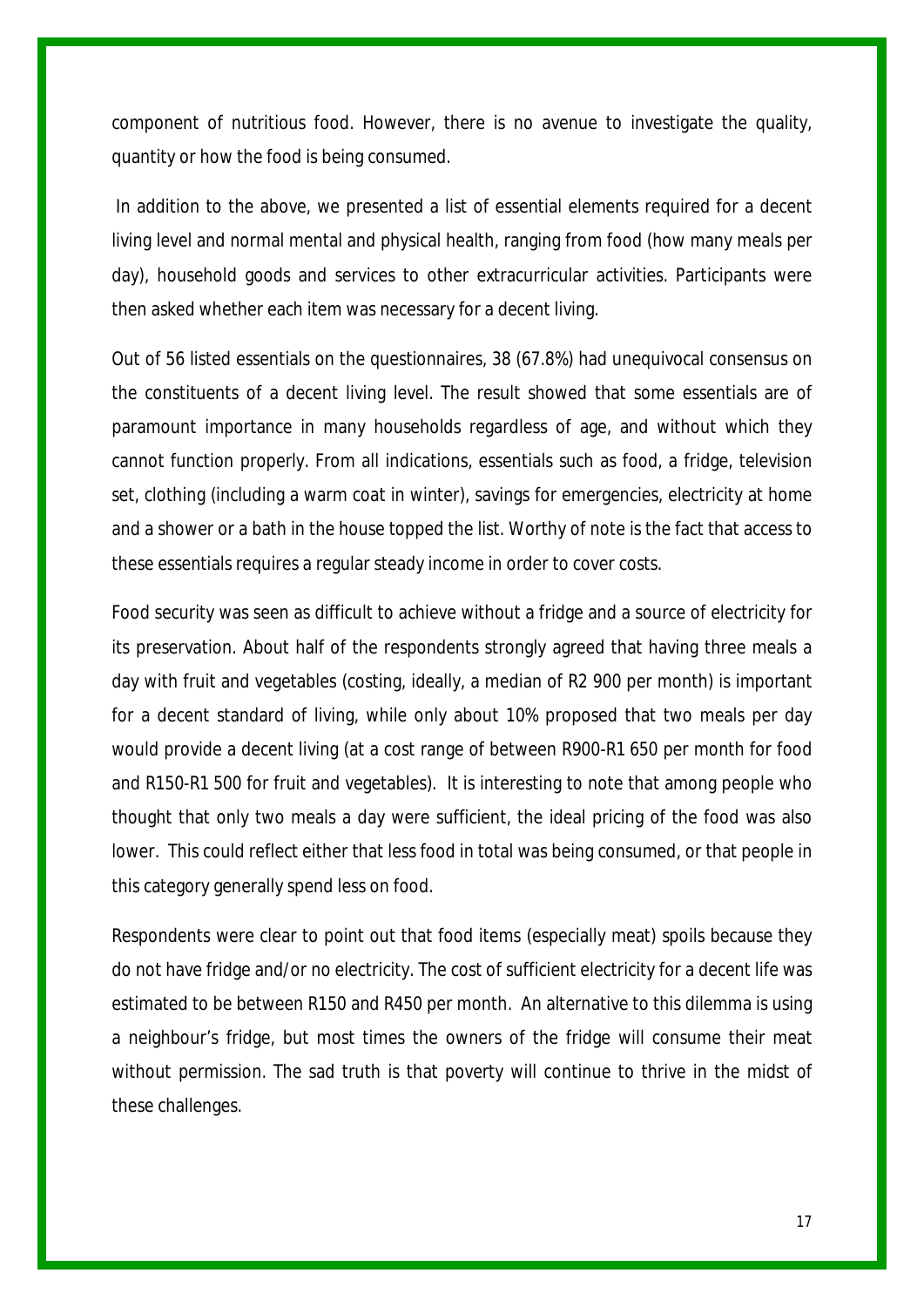Although there was no direct question on housing in the focus group questionnaire, respondents stated that having a shower, a bath and an extra room for a visitor is important in maintaining a decent standard of living. Poor housing conditions are a trademark of most townships and informal settlements in South Africa. In Alexandra township, according to participants, there is little decent housing or proper toilet systems among the shacks found in the area. A respondent mentioned that *'*they have holes in their shacks and rats can easily come in at night and the roofs are leaking*'.* There is need for proper maintenance of houses to avoid further depreciation and decrepitude.

The post-1994 policy priorities of government included a platform for better housing conditions through the Reconstruction Development Programme (RDP). Since 1994, more than 3 million RDP houses have been allocated to poor South Africans, most of which are, however, subject to some restrictive and pre-emptive conditions (Louw 2011). However, housing is still a main challenge for the country with many homeless and poorly housed people. Corruption seen in the allocation of these houses is seen to pose a major hindrance in providing good housing for all.

The study revealed people's awareness of vulnerability in difficult situations. The culture of saving is seen as very important by most participants. Unplanned events such as funerals, hospitalisation and accidents can be very costly. It was suggested that each household should set aside savings for emergencies of between R500-R1 000 per month for 'rainy days'. Also, clothing came out as important essential required for decent living standard. There is a saying that you are 'addressed as you are dressed'. Most young people expressed a preference for buying new clothes compared to the older focus groups members. Importance was also attached to having warm clothing during winter periods at an estimated cost range of between R300-R1 500 per person.

| <b>Description</b>  | <b>Price Range (Rands)</b> | Quantity  |
|---------------------|----------------------------|-----------|
| Three meals per day | 1800-6000                  | Per month |
| Two meals per day   | 900-1 650                  | Per month |
| <b>Fruits</b>       | 150-1 500                  | Per month |

#### **Table 2: Price range of selected essentials**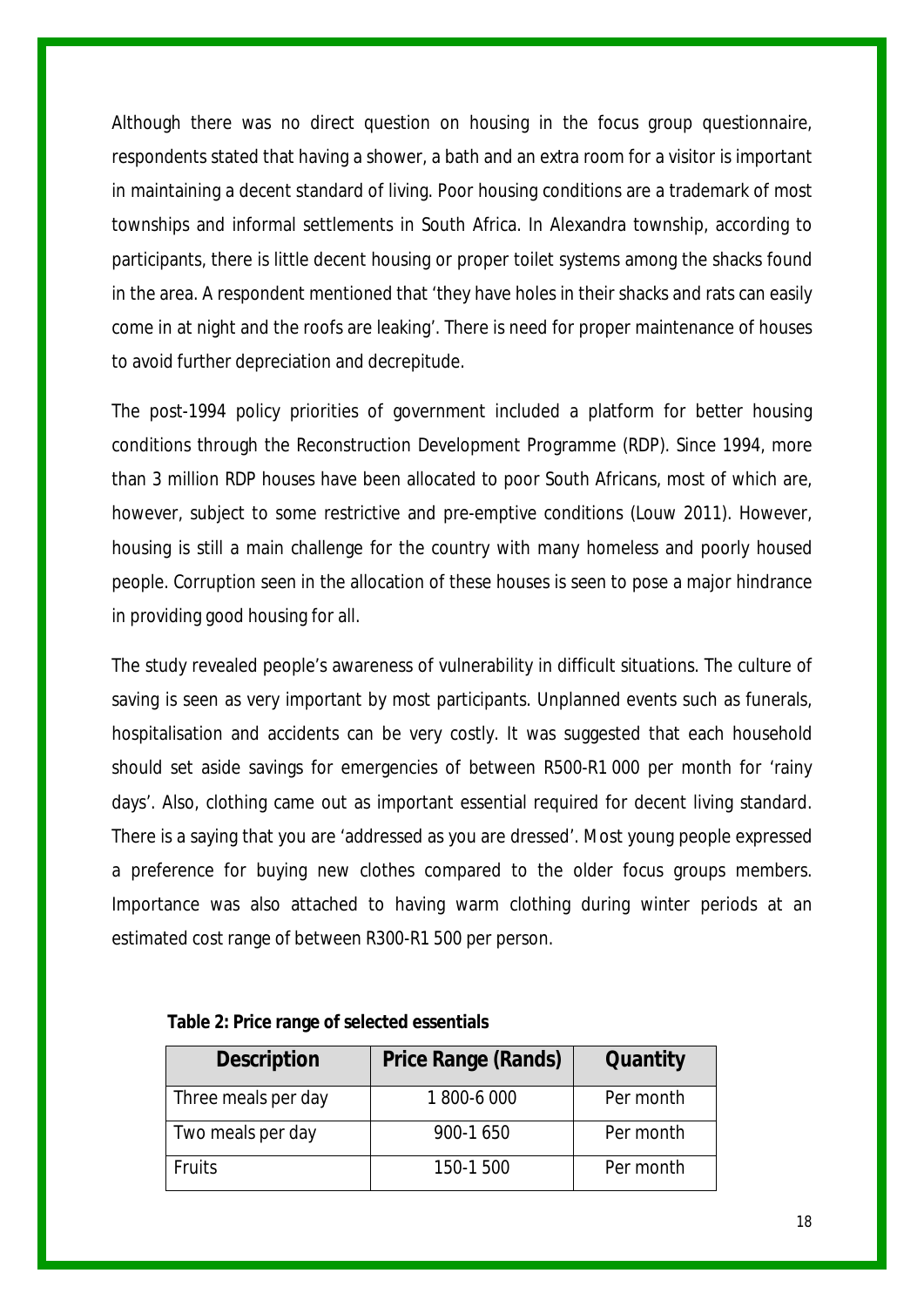| Vegetables            | 150-1 500    | Per month |
|-----------------------|--------------|-----------|
| Savings for emergency | $500 - 1000$ | Per month |
| Clothing (for winter) | $300 - 1500$ | Once off  |
| Fridge                | 2500-9999    | Once off  |
| Electric oven         | 1 000-3 500  | Once off  |
| Electricity           | 150-450      | Per month |
| TV                    | 1 000-8 000  | Once off  |
| Computer              | 2000-6 000   | Once off  |
| Cell phone            | 200-2 500    | Once off  |
| Internet access       | 40-150       | Per month |

The impact of globalisation is evident in recent technological advancement around the world today. Communication has become a key element or criterion for a better livelihood. There is dissemination of information and diffusion of ideas through the internet, radio, television, cell phones, newspapers and computers. Keen interest was shown from the focus groups on the need for information, especially the young people, with regard to job opportunities. The estimated need for internet costs ranged between R40- R150 per month.

There are other social activities that could constitute decent living standard outside food. The majority of the participants (70%) identified the importance of being able to have a holiday away from home, or to visit friends and relatives. Others prefer to travel 'home' to spend Christmas with loved ones, especially to maintain family ties. The cost of the activities is always saved for throughout the year because they are usually expensive. For instance, it was estimated that most people spend between R800-R10 000 during Christmas holidays. Also, a holiday away from home once a year may likely cost between R300-R7 000 depending on the duration and location.

#### **D. Conclusion and way forward**

The focus groups highlighted that poverty and a general lack of resources for a decent living level is something that is well understood by the majority of participants, but so too is an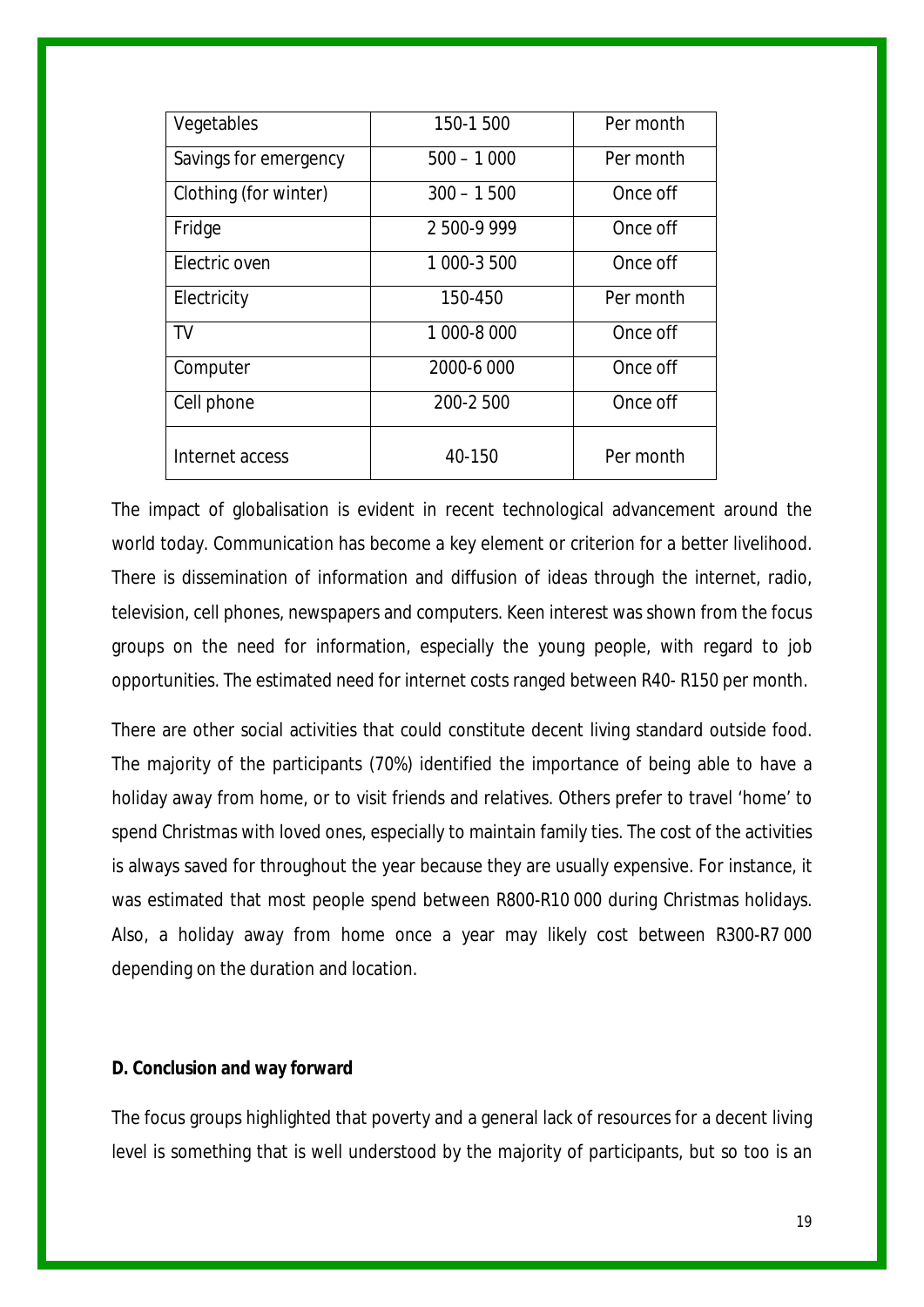awareness of what people believe should be accessible to all. There is a general sense of frustration but also resignation that this level of living will not be enjoyed by participants in their lifetime. The youth, however, feel most frustrated about this, and also have the highest levels of aspiration, which predict challenges for political leaders. There was also a sense if heightened autarky<sup>[4](#page-19-0)</sup> – the increasing individualisation of society as the sense that things will not change sets in. Access to information about possible programmes for selfadvancement and available services was identified as being crucial, as well as a sense that people are not just waiting for government to 'hand out', but that people have a sense of what is feasible and what is not from their positions of poverty. There is a definite level of consensus about what constitutes a decent standard of living, and based on this, SPII is committed to undertaking the next phase of their work, in partnership with key social partners, in terms of undertaking national, representative focus groups to advance this initial enquiry.

Finally, the following were identified by respondents as being critical for policy makers to adopt in order to enable people in South Africa to enjoy the promise of 'a better life for all':

# **Recommendations for future poverty reduction policies by focus group participants**

- Increased minimum wage level
- Increased social grants to cover needs
- Skills acquisition programmes
- Job provision/creating employment opportunities
- Improved educational system
- Access to information
- Provision of basic social amenities
- Reduction in taxes on the poor (especially VAT and user fees)
- Increased exporting of locally produced goods and services (i.e. greater market access)
- Increased recycling of products

<span id="page-19-0"></span><sup>&</sup>lt;sup>4</sup> The quality of being self-sufficient.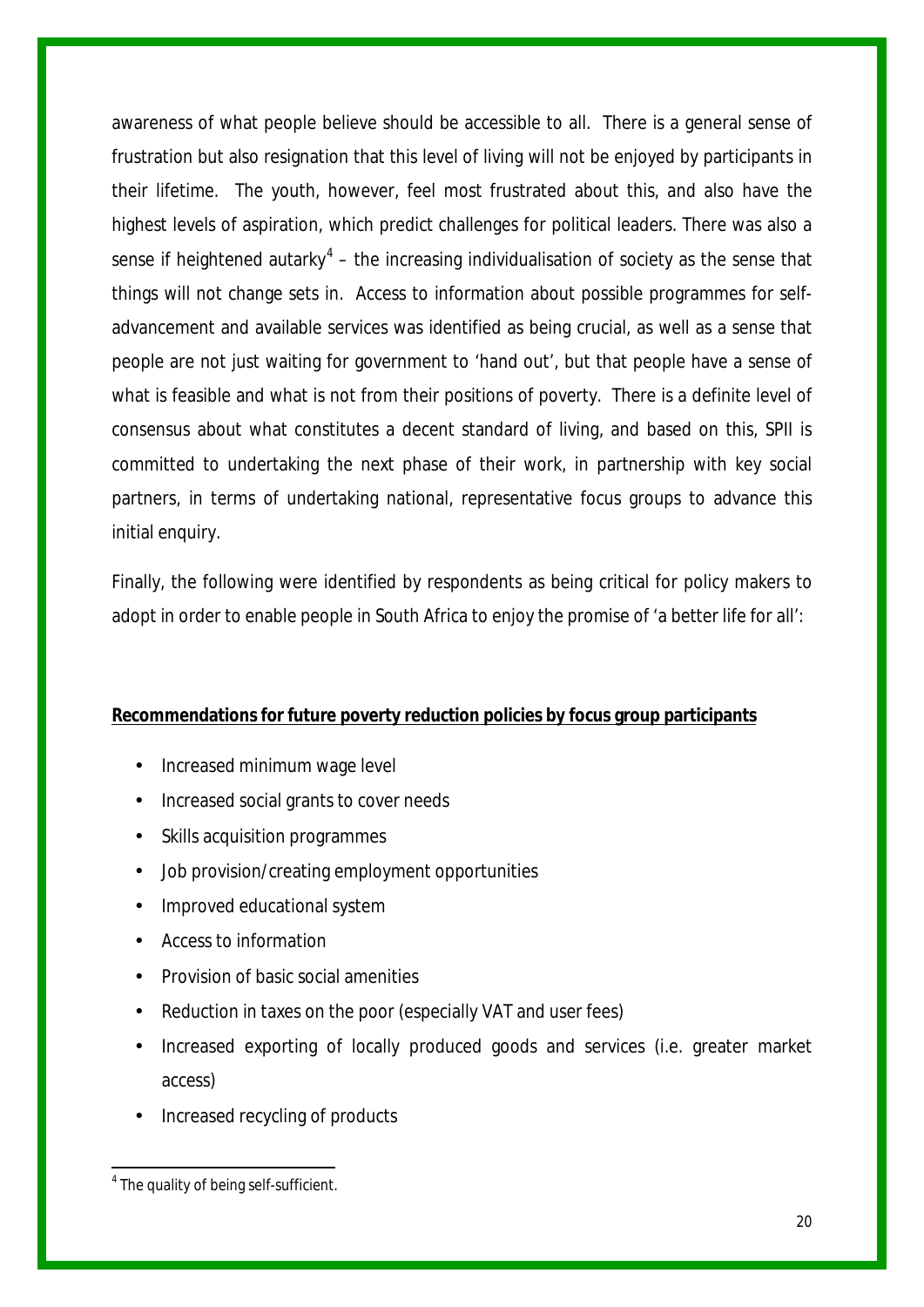- Family planning  $\mathbf{r}$
- Spiritual guidance  $\mathbf{r}$
- Increased rural development and economic activities.